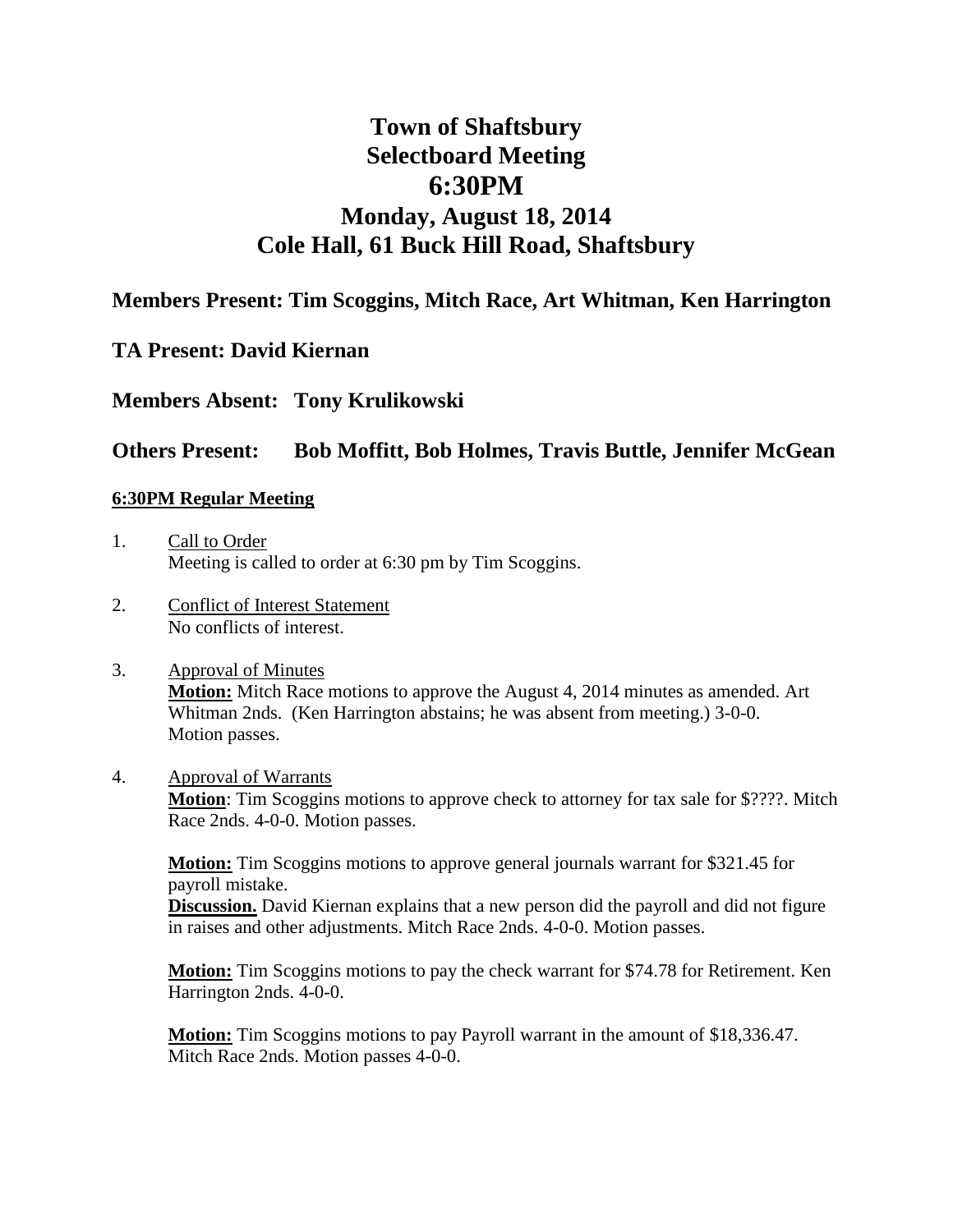**Motion:** Tim Scoggins motions to approve check warrant #4 for \$*66,100.*24 including a \$38,203 check to Sun Trust Equipment for an installment on the grader. Mitch Race 2nds. Motion passes 4-0-0,

- 5. Announcements
	- a. Mitch Race reads a letter he has written in response to the outcome of the proposed VR2 district by the Planning Commission. In response, Tim Scoggins states, "We mean no disrespect to the Planning Commission…". The Select Board as a whole considered the possibility but this was the coarse the Select Board chose to take.
	- b. A letter is read from Fire Chief Joe Vadakin that Firefighter Charlie Becker will be on the WCAX TV in Burlington Super Seniors segment on Burlington TV on Thursday night. Charlie will be doing a bicycle stunt during this segment. Charlie is 90 years old and has been a firefighter for 66 years.
	- c. The Select Board meeting scheduled for September 1, 2015 will be moved to September 8, 2015.
- 6. Public Comments.
	- a. Bob Moffitt gives a copy to Select Board and comments on a statute that states "No permit for a farm structure should be required."

Art Whitman states that he thinks you need to have approval for set-backs.

David Kiernan comments that Bob Moffitt is welcome to come to the office for a discussion on the requirements of zoning.

b. Bob Holmes of the Auditors discusses the Auditors' role in developing the Town Report. Bob informs the Select Board that deadlines for reports are due on December 1<sup>st</sup> of each year to ensure the Town Report will print and be available 10 prior to the Town Meeting in March as required by law. This deadline is dictated by the printer. Each year, some not-for-profits and town officials do not submit their materials on time.

Bob Holmes discusses the possibility of not putting those who fail to submit on the ballot and not publishing their reports in the "book" (Town Report).

Tim Scoggins states there is a difference between people asking for money and department heads. If people asking for money do not submit, they do not get money and do not get to be in Town Report. Town officials and town committees need to submit reports.

Bob Holmes states that two reports did not go in the Town Report last year.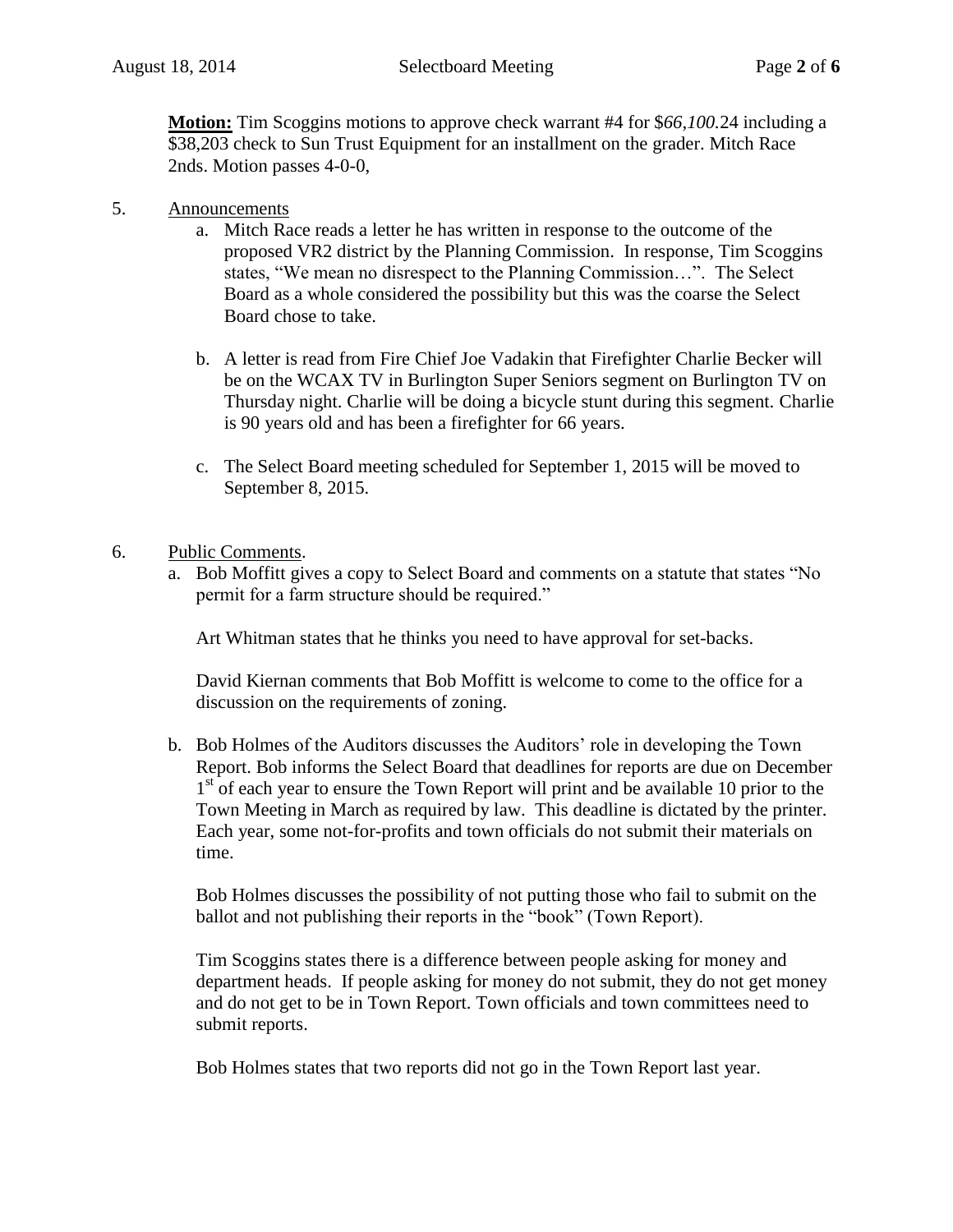Art Whitman asks take for—for example—the Ambulance Corps submits applications but not report, do they get the money. Bob Holmes responds that they will not receive money.

Bob Holmes states that reminders are sent out. Tim Scoggins states Bob Holmes should contact him or David Kiernan if items are not received two weeks ahead of time.

Bob Holmes states that the Town of Bennington sends out a postcard. Their town reports are printed on newsprint. Should we do this or continue printing our Town Report books.

The cost of printing our Town Reports is \$5,000. The cost of mailing is \$500. 1,850 copies are printed. We have the budget to continue.

**Motion**. Mitch Race motions to continue printing and mailing out Town Reports. Tim Scoggins 2nds. 4-0-0. Motion passes.

Tim Scoggins asks how much work is it for people to opt out and read it on the web instead. Bob Holmes explains that these are mailed by bulk permit meaning that there are no mailing labels.

7. Road Foreman Update

Terry Stacy is unable to attend meeting. David Kiernan gives update.

## a. White Creek / Bank Paving, sink hole

White Creek is getting the final coat tomorrow. Pavement will be completed and it is good on budget.

CQCA took core samples Friday for the depression by Brownell's on White Creek Road. There is a 26 foot ledge with 12 to 17 feet of "goo." There is a pile on the shoulder of the roadway that pushed up from the work. They drilled a few holes and were there for six hours.

The material is a gray clay, very watery.

Tim Scoggins states the material "looks like wet cement but it doesn't dry out."

Contractors and AOT have been and will be consulted.

State emergency funding may be available at \$49,000, 10% of our highway budget.

Ken Harrington states that a well-point system may work. Drive the wells with cranes and it will take down the whole water table in the whole area.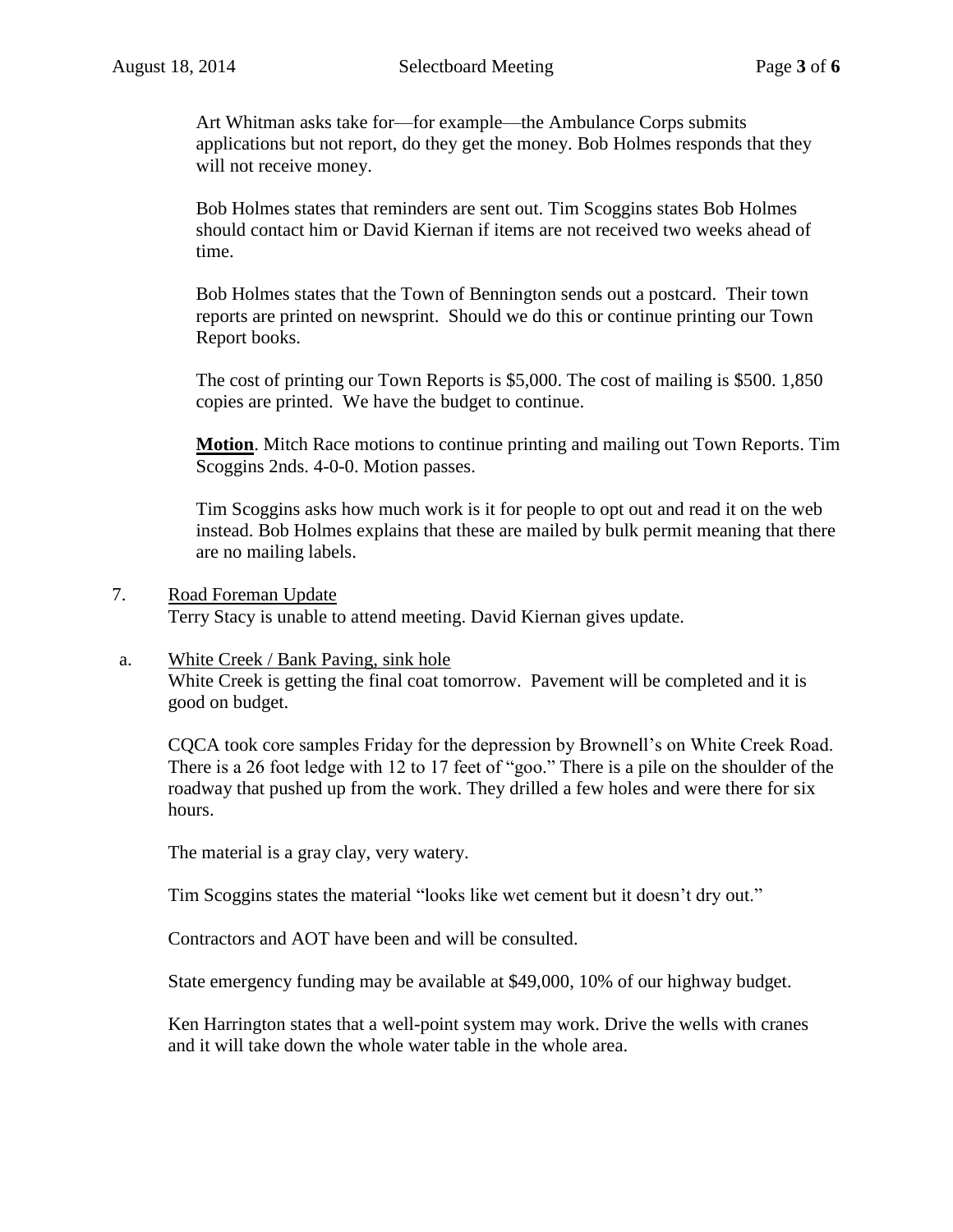Tim Scoggins asks if we know the lateral extent of the problem area. David Kiernan states that he does not have that item.

David Kiernan states that if we dam, it might just push problems to another area of the road.

Art Whitman comments that this is not just a town road, but a connector to another state.

David Kiernan acknowledges that this is a bi-state connector and we will look into another funding source.

#### b. Roadside Mowing

David Kiernan reports that Terry Stacy said the mowing was complete but they are out doing a few patches.

Art Whitman states that he had the assignment of looking for a bush hog. We already have one and David will find out from Terry if it is suitable for mowing the landfill cap.

Bob Moffitt mentions that on Shaftsbury Hollow there is a driveway culvert filling up with branches and leaves.

#### 8. Truck Financing

There are two bids thus far. The bids are not due until the  $26<sup>th</sup>$ .

Lease/purchase method is used to allow purchase without vote. For a straight purchase, there must be a floor vote or vote by Australian ballot.

Art Whitman wants to know why we are leasing and paying so much in interest.

Tim Scoggins states that this process started in 2008 when interest rates were low and the economy was bad. Interest rates are in the 4–5% range now, so we should re-evaluate.

#### 9. Glanovsky Property – Status

Kevin O'Toole has the information from the Maguires. Background: After the tax sale, an abutter named Maguire wished to purchase the land. The Maguires will pay the tax and take a chance to own it.

## 10. Snowmobile Ordinance

**Motion:** Tim Scoggins motions that the previous motion regarding snowmobiles on roads is invalid because we need an ordinance. Art Whitman 2nds. 4-0-0. Motion passes.

There are state statutes that govern how snowmobiles travel on roads. Game Warden Travis Buttle joins for discussion of snowmobile rules.

Travis Buttle states the concern is that snowmobilers will encroach on personal property.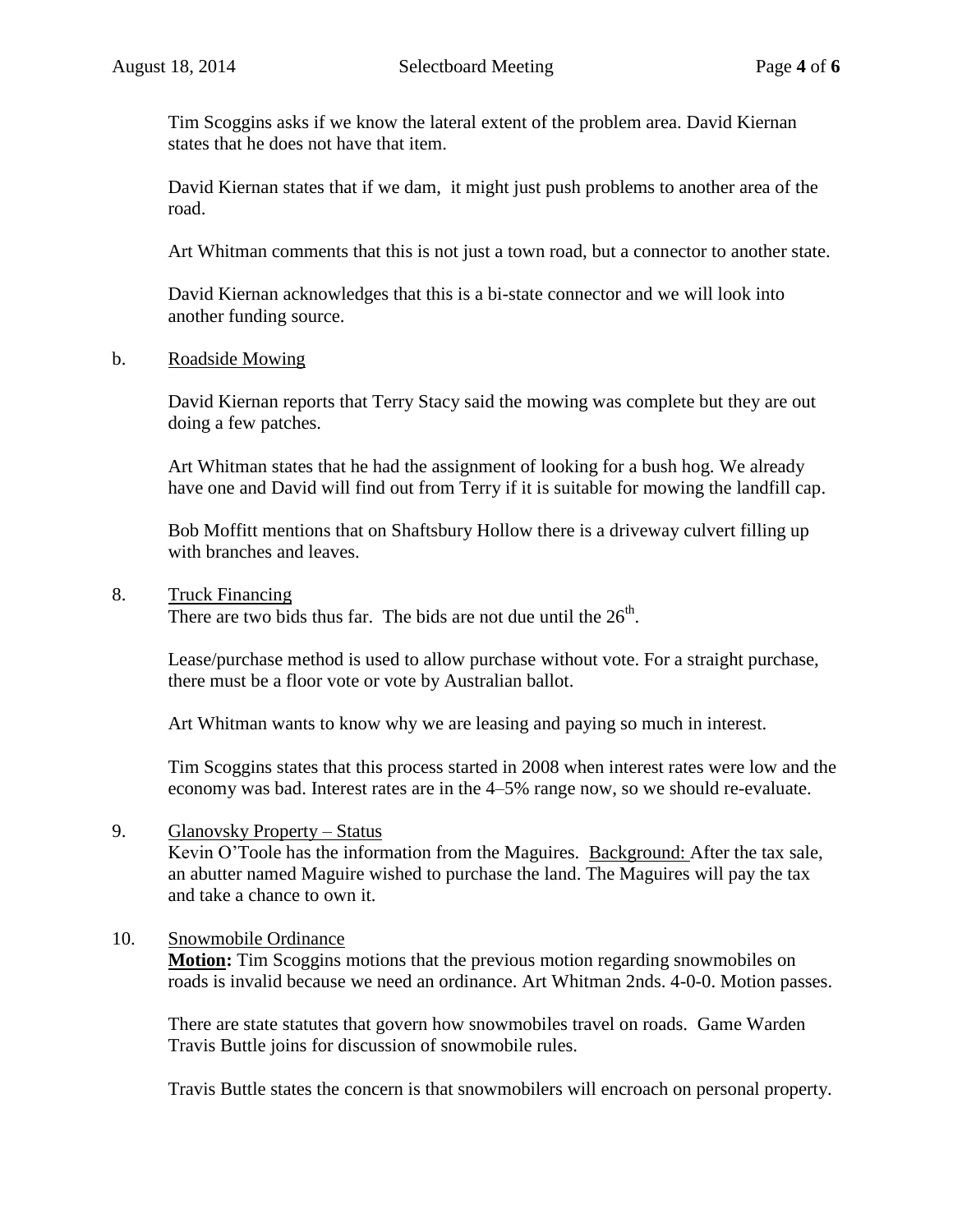Woodford has a map of snowmobile trails for the town.

There must be a written agreement between the private (property) owner and individuals or snowmobile club to use property.

The club should maintain the trails.

Travis Buttle expresses that he is happy to be a conduit between the club and the Select Board.

Tim Scoggins states that the Select Board has more homework to do with respect to snowmobile ordinance.

Travis Buttle asks, "Have you reached out to VAST (Vermont Association for Snow Travelers)?" Recommends to call president or vice president.

Signage will be needed to indicate where snowmobilers are allowed.

Tim Scoggins states, "We have to let the Snow Pilots know that we haven't been able to help them yet."

## 11. Town Administrator's Report

a. Update on Sidewalk Project

David Kiernan reports that the last part which is the right-of-way permissions is being finished. Project slated to begin next May but will start after the end of the next school year.

It did not start this year because there are issues with ROWs (right of ways) and utility lines.

#### b. Hazard Mitigation Plan

The plan must be completed by mid-October this year to be eligible for full FEMA funding. It must go on every meeting agenda going forward.

Mitch Races asks if we already have a Hazard Mitigation Plan. David Kiernan explains that this is a new one.

Tim Scoggins states that the Select Board will need copies. David Kiernan will give copies.

## c. Culvert on Shaftsbury Hollow

Ken Harrington asks about the status of the culvert on Shaftsbury Hollow. David Kiernan explains that grants may be available next year.